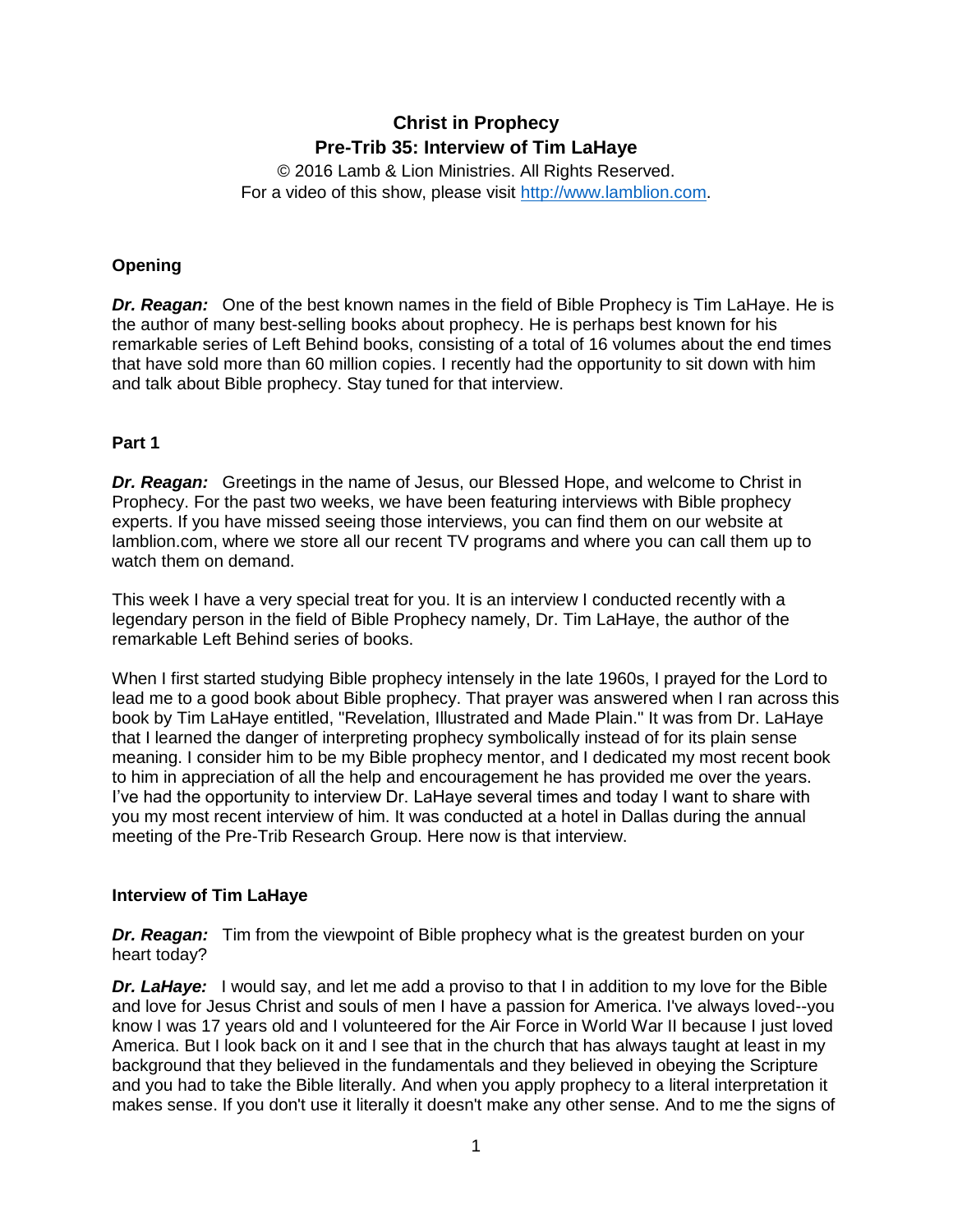the times are evident that we are in the last days. In fact I call them the last days of the last days.

# *Dr. Reagan:* Yes.

**Dr. LaHaye:** And here is what Jesus said in Matthew 24 as you know and I'm so proud of the way you teach this faithfully. Is in Matthew 24 Jesus gave the greatest prophecy in all the Bible in my opinion. And He said after the Olivet Discourse He said, "Now, learn the parable of the fig tree. When its branches already become tender and put forth leaves you know that summer is near. So, you also when you see all of these things know that it is near. Assuredly, I say to you this generation will be no means pass away until all of these things be fulfilled. Heaven and earth will pass away but My Words will never pass away." And He has said, "The sign that we need to look for is when Israel is gathered back into the land." And our mutual friend Dr. David Hockings who is a Jew, or he is partially Jew. He is the biggest Jew I have ever met, he is 6 foot 4, looks like a middle linebacker on a football team. Well his mother was a Jew and he loves Israel and he has gone there many times. And David is convinced that there are 170 nations that have had Jews gather up and make the trek to Israel. 170 in a little nation that has less than 7 million Jews. So, you begin to realize that the promises where God said He would bless those who bless Israel, and curse those who curse Israel. My passion as an American that America will never turn its back on Israel. And we have an Administration as you know today that they are trying to find any excuse to throw Israel under the bus. And if it were not for Israel, pardon me if it were not for America humanly speaking Israel would not exist. But, America has had the privilege of being the nation that God has used. And God's promise to Abraham in Genesis 12:1-3, "I'll bless those that bless you and curse those who curse you." And when you see--

*Dr. Reagan:* It seems to me Tim, that two great things that God has done through America, through this nation is number one to use our ingenuity and resources to spread the Gospel all over the world. And number two to be the ones to give birth to the nation of Israel and protect Israel. And I think He's greatly blessed us for that. But I see us turning against God now.

*Dr. LaHaye:* I do too. That's why Dr. Ed Hindson a friend of yours and mine part of the Pre-Trib Research Center. Dr. Ed and I have written a book that will be out in about half a year called, "Target Israel." We are showing a map of the 21 nations around Israel that hate Israel and are trying to drive them into the sea. And the United Nations finally was badgered by the Holy Spirit and Harry Truman to sign Israel up as a nation in the spring of 1948. And anyway the important thing about that is that Israel is the sign of the fig tree. One of the chapters I wrote in the book has to do with three Minor Prophets that quoted Israel as the sign of the fig tree, or the fig tree is the sign of Israel. So, we are on right ground. And Jesus said when you see that happening. Well, David we have seen it to a 170 nations expelling Jews, or Jews being enticed to the land. And it is not a perfect nation, no nation is. But, the sign is crystal clear and the world is closing in and coming around, and coming around setting the stage for Ezekiel 38 & 39.

*Dr. Reagan:* Well, it is amazing never before in the history of mankind has there been people scattered to the four ends of the earth and regathered back as they have been. And even a person who doesn't know prophecy or doesn't believe in the Bible would have to stop and say this is something spectacular. This is something supernatural.

*Dr. LaHaye:* That is a very good point and it proves the fact that prophecy is a supernaturally revealed message from God. And the Lord used Himself and His fulfilled prophecy as an evidence of He is the one and only God. In Isaiah chapter 46:6-11 He said, "I am the Lord, declaring the end from the beginning." Well who could record the beginning? Nobody was there. Only God could reveal the beginning. And who can record about the end but God. And when you see fulfilled prophecy. This is one of the reasons I like Dallas Seminary here in Dallas is the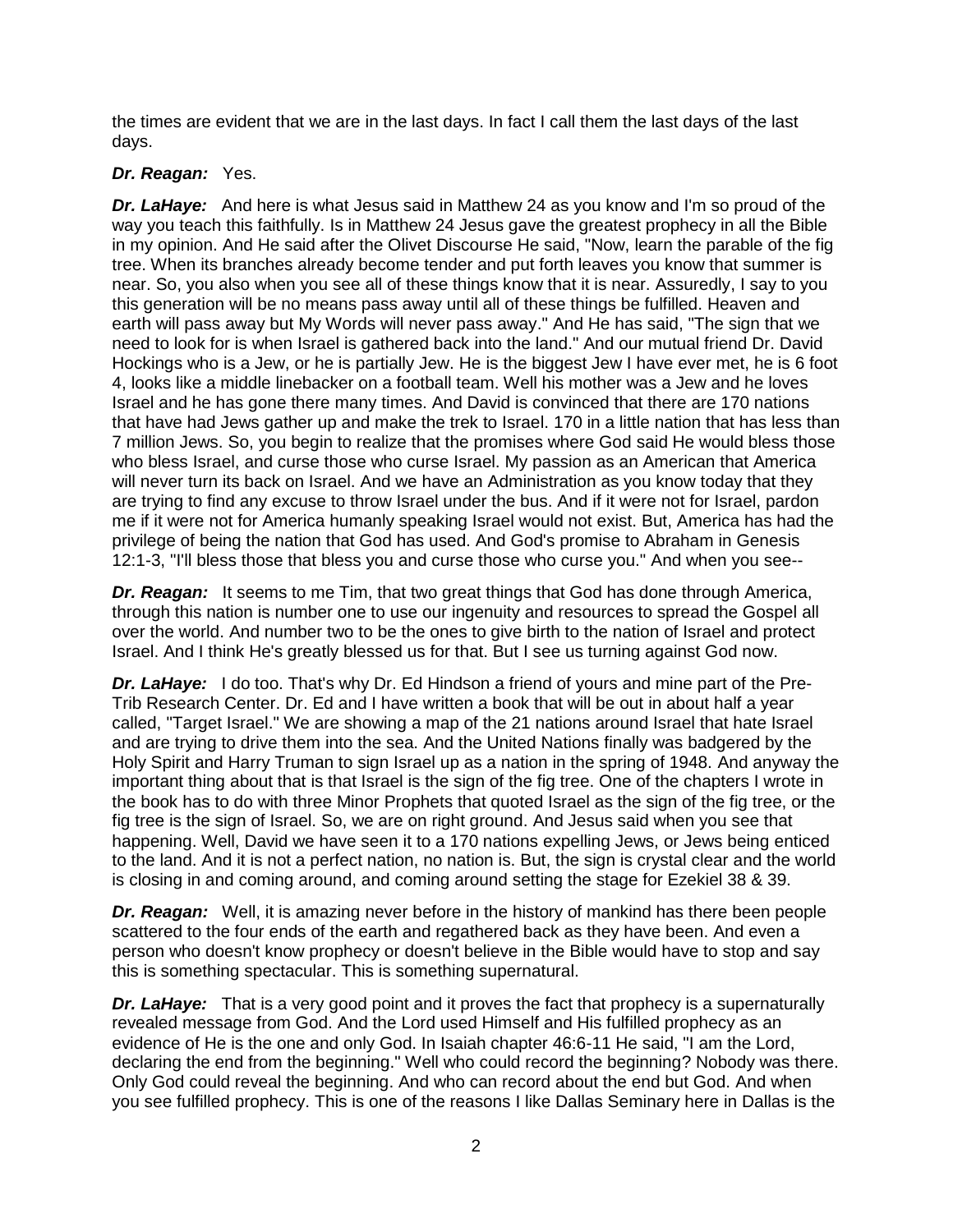fact that they have emphasized teachings like Dr. Walvoord who helped us in starting the Pre-Trib Research Center. And Dr. Walvoord has gone through every prophecy in the Bible and has found that there are almost 1,200 prophecies in the Bible; half of which have already been fulfilled. That is why we know that Jesus in the one and the only Son of God, all of the prophecies about Him have been fulfilled. And I know the skeptic listening might say, "Well, what about the other half?" Those are the prophecies of the end times and we are rapidly closing in. And he who understands prophecies sees the times of the signs coming along as the world is getting set. And the antagonism of even some Christians toward Israel is appalling to me because if America turns her back on Israel God will take His hand of blessing off of America. And we deserve to be judged, we are no holy nation. We are the porno capital of the world and sin capital of the world. And unfortunately the leadership of this country are so secular they don't have any confidence that there is a God. If they'd only understand prophecy they would understand that you cannot describe any other source then the author of prophecy and have it fulfilled.

*Dr. Reagan:* Well you began by talking about one of the burdens on your heart was America. And you've come back to that and I want to develop that for just a moment. You and your wife have spent your lives speaking out on behalf of America and trying to keep us on a straight and moral path. And your wife has done a great job in that field. You have done everything that you can to keep us on a straight moral path. As you see America literally falling apart before your eyes today in increasingly immorality, violence, defiance of God it must break your heart to see your nation dying on your watch.

*Dr. LaHaye:* Yes, and it is unnecessary because we Christians make up the largest minority in America, there are more-- this country is filled of minorities, it is made up of minorities and if we Christians would get informed and register and get out to vote and get our church people out to vote. And personally, David I am convinced that the next election, Presidential election will be the most important election in my lifetime, and yours and probably in the last 100 years. And we need some people who will catch the vision and recognize the church, the spiritual leaders have a responsibility to lead their church to become active, not in politics necessarily but in voting. We are citizens and we are entitled to vote and every Christian should get out and vote and become concerned. And what should be the basis? Not Democrat or Republican it is whether the person stands for the principles of the Bible.

**Dr. Reagan:** Well you know I think the problem that, one of the problems that exists is that people are so focused on just one thing financial issues.

#### *Dr. LaHaye:* Yes.

*Dr. Reagan:* How much money am I making? How much money I am going to make? Is the economy going to be stable or not? And they don't understand that when you rebel against God and you give into immorality that one of the ways that God deals with that is by putting a curse upon your economy.

*Dr. LaHaye:* That's right.

*Dr. Reagan:* And so the economy is never going to be good until we get right with God.

*Dr. LaHaye:* Exactly. I couldn't say it half that good. That is just a wonderful testimony that God is faithful. And when we obey God He blesses us. And when Christians turn their back on Israel as some people at our conference here are turning, spiritual leaders who should know better. They understand that God has a future for America, the Church does not replace Israel.

*Dr. Reagan:* That's right.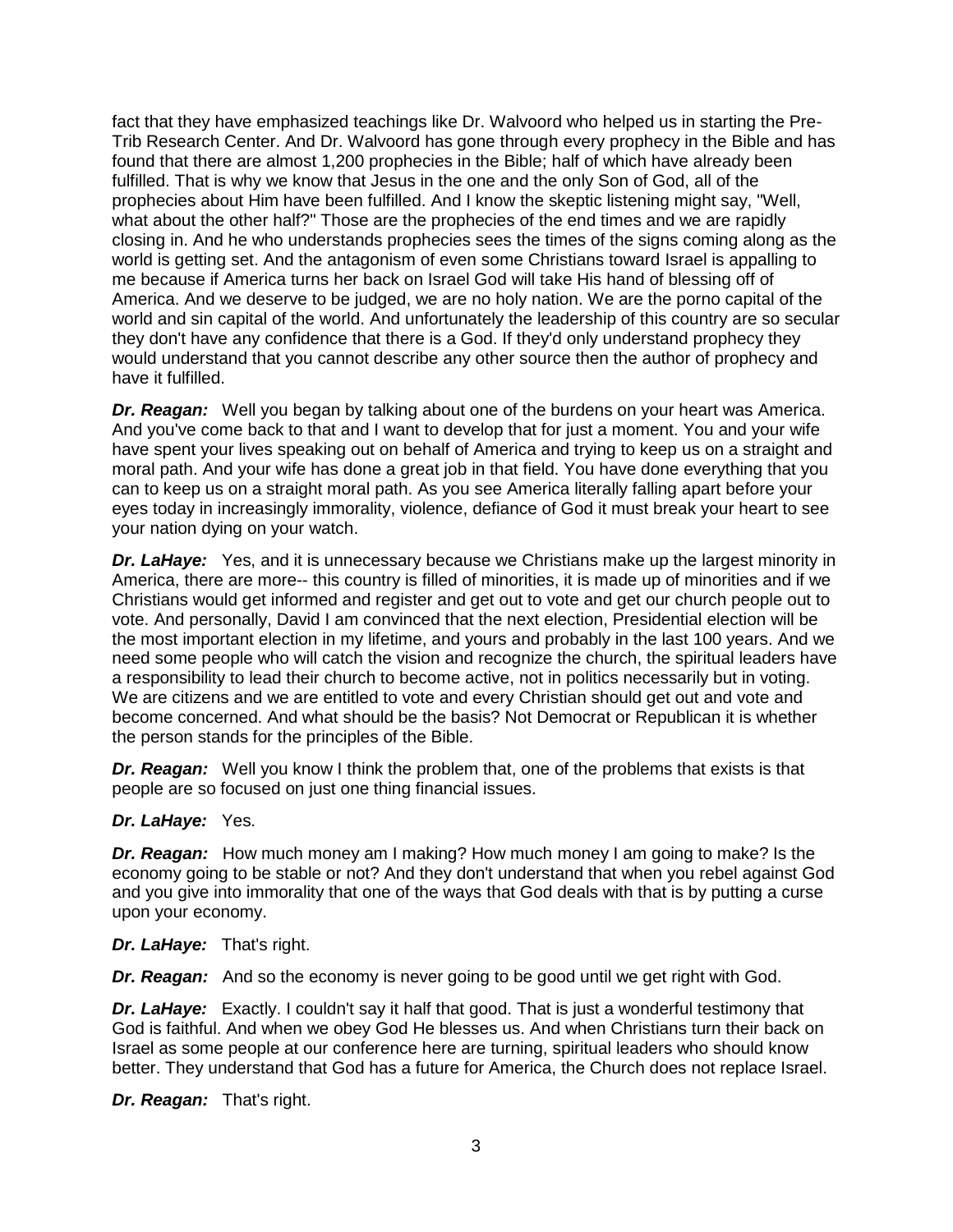*Dr. LaHaye:* We have to understand that God has a place for the Church and He has a place for Israel. And you say, "Well what happens when a Jew becomes a Christian?" Well they become part of the Church. So when the Rapture comes He is going to take him off.

*Dr. Reagan:* Another burden on my heart today is the silence in the pulpits about Bible prophecy, about the soon coming of Jesus. It's as if so many pastors don't care.

*Dr. LaHaye:* You know what happened David? In my estimation I started a school system for young people in Christian college and I know a little bit about education. And we've gone through a time in America when seminaries for some weird reason or other have adopted the idea that we've got to get accredited. Well to get accredited you have to have a Ph.D. degree. So you got a secular school and then you hire these people to be professors in a seminary to train young preachers. Well the best training for a preacher is pastoring a church.

## *Dr. Reagan:* Amen.

*Dr. LaHaye:* You know I was a pastor for 37 years of my ministry. And I thank God for the lessons that I learned. And then you are qualified by experience and learning. But what we need to do is fire some of the faculty members we've got and send them out to wherever they want to go and find seminary professors that love the Word of God.

## *Dr. Reagan:* Amen.

**Dr. LaHaye:** Love the Christ of the Word. And teach with a passion and be faithful to preach the Word in season, out of season.

*Dr. Reagan:* Well you really put your finger on a major problem because I heard Howard Hendricks one time give a speech and at the end he opened up for questions. And a lady said, "My son is getting ready to go to seminary. Where should I send him? Where should I not send him?" He said, "I don't want to get into that in the public. I'll talk to you privately later. But I will tell you this you need to be very, very careful because," he said, "the average seminary in America today has an impact upon the student that could be described as putting a live egg under a dead hen."

*Dr. LaHaye:* I've never heard that before. That is very descriptive.

*Dr. Reagan:* And it is so true. I was teaching in a seminary up in Seattle and I had a young Lutheran pastor who had just gotten out of seminary, got his first church and he was in there and I'm teaching Bible prophecy. And he comes up to me at the end of the first day and he says, "I've never heard any of this, any of this in seminary. I just don't know what to do with it." I said, "Just relax we are going to study the Word." He came back the next morning and he said, "I called my bishop last night. I said, 'What do we believe about Bible prophecy.' And he said, 'He didn't know.' The bishop. He said, 'I'll call another person.' He said he called another person and another person and they finally called back and said, 'We're not sure what we believe but we don't believe what he's teaching so you better be careful.'" I said, "Well why don't you just relax." He said, "I don't want to get in trouble with my superiors." I said, "You know what? If Martin Luther the founder of your church had had that attitude the Lutheran Church would never exist."

# *Dr. LaHaye:* Good answer.

**Dr. Reagan:** But, it is just so sad there is such ignorance of Bible prophecy and most preachers today I have found feel that Bible prophecy is pie-in-the-sky of no relevance to the here and now.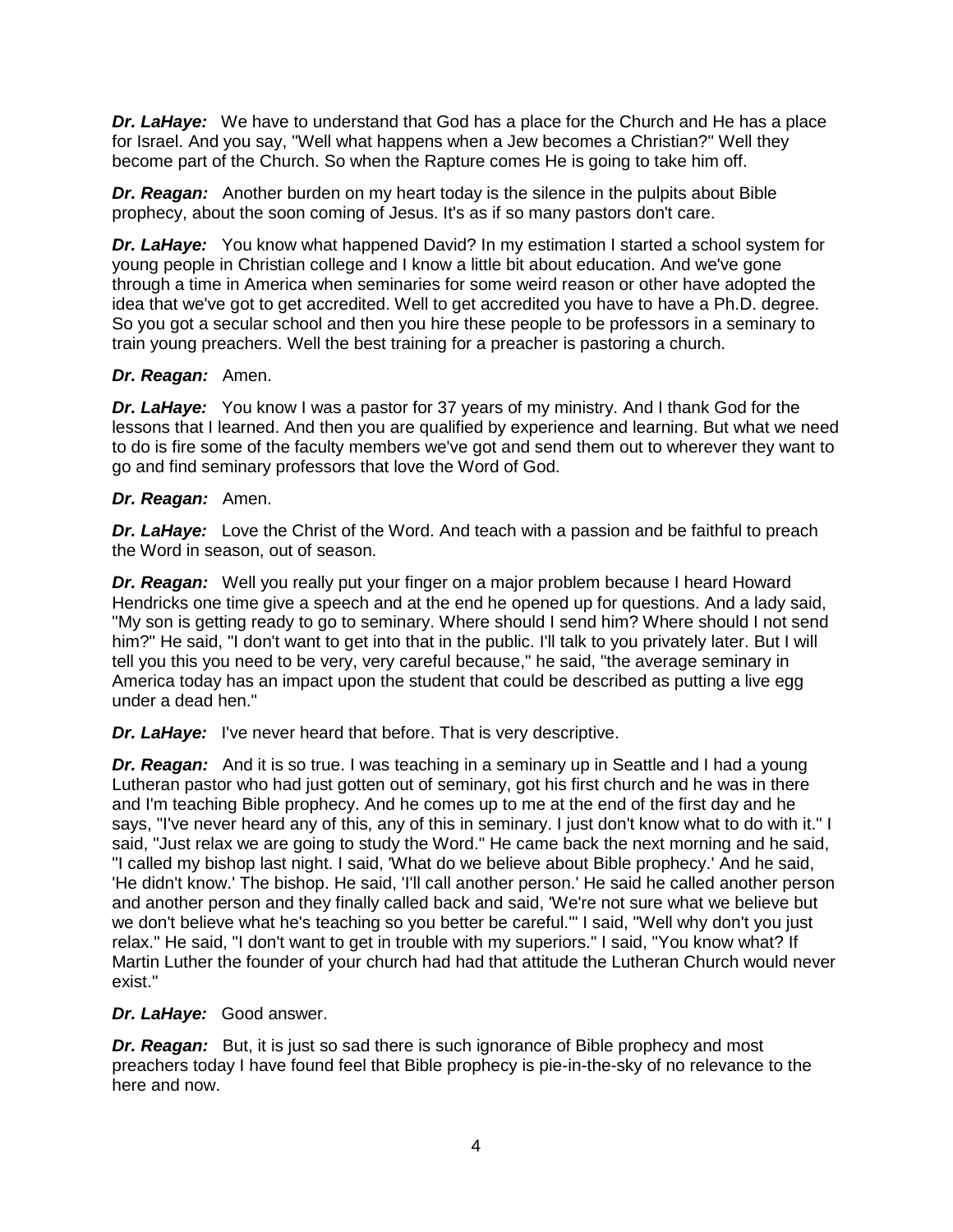*Dr. LaHaye:* Oh, boy I found as a pastor for so many years the greatest motivating force in the congregation, it gives people a concern to share their faith with other people and get them saved.

*Dr. Reagan:* Yes, I've often said to pastors is if you'll ever convince people of two things you'll change your congregation. The two things; number one convince them Jesus is really coming back. The average Christian believes that here but not there. He is really coming back and number two that could happen any moment.

## *Dr. LaHaye:* Amen.

*Dr. Reagan:* You convince them of that and you know what they'll do? They will be motivated to holiness and to evangelism.

- *Dr. LaHaye:* Exactly.
- *Dr. Reagan:* What more practical thing could there be than that?
- *Dr. LaHaye:* I agree 100%.

*Dr. Reagan:* Well we have appreciated so much the years that you have spent in dedicated service to the Lord in preaching God's prophetic Word. And also in emphasizing the importance of the Rapture of the Church. You know Tim when I first--I grew up in an Amillennial Church and I didn't I never even heard of the Rapture. At 35 years old if you asked me what the Rapture was I would say that it was a sensation you feel when your girlfriend kisses you. I didn't know anything about it. But when I started studying, and you'll admit this Bible prophecy isn't the easiest thing in the world to study, I mean you really have to study. And when I started studying it I prayed, "Lord, I am going to focus on your Word, but I need some help and I want you to lead me to a book that will help me." And He led me to a book called, "Revelation, Illustrated and Made Plain."

#### *Dr. LaHaye:* Praise God.

*Dr. Reagan:* And that was the very first book I ever read on Bible prophecy and you were the author.

#### *Dr. LaHaye:* Is that right?

*Dr. Reagan:* That's right. And I loved it and it began to open up everything for me. And to help me understand that the Bible just means what it says. Henry Morris wrote a commentary on the book of Revelation.

#### *Dr. LaHaye:* Oh, yeah.

*Dr. Reagan:* And at the beginning he said, "I am writing this because people tell me the book of Revelation is hard to understand." He said, "It's not hard to understand. It is hard to believe. If you will believe it you will understand it." And that is so true, Tim. I mean at one time I looked through commentaries and I found that 85% of the commentaries that I picked up said that the 144,000 Jews in Revelation chapter 7 is the Church. What would God have to do to convince us that it is 144,000 Jews?

*Dr. LaHaye:* That is what the Jehovah's Witnesses used to say until they got more than a 144,000 members. And they said, well I guess we have to open it up.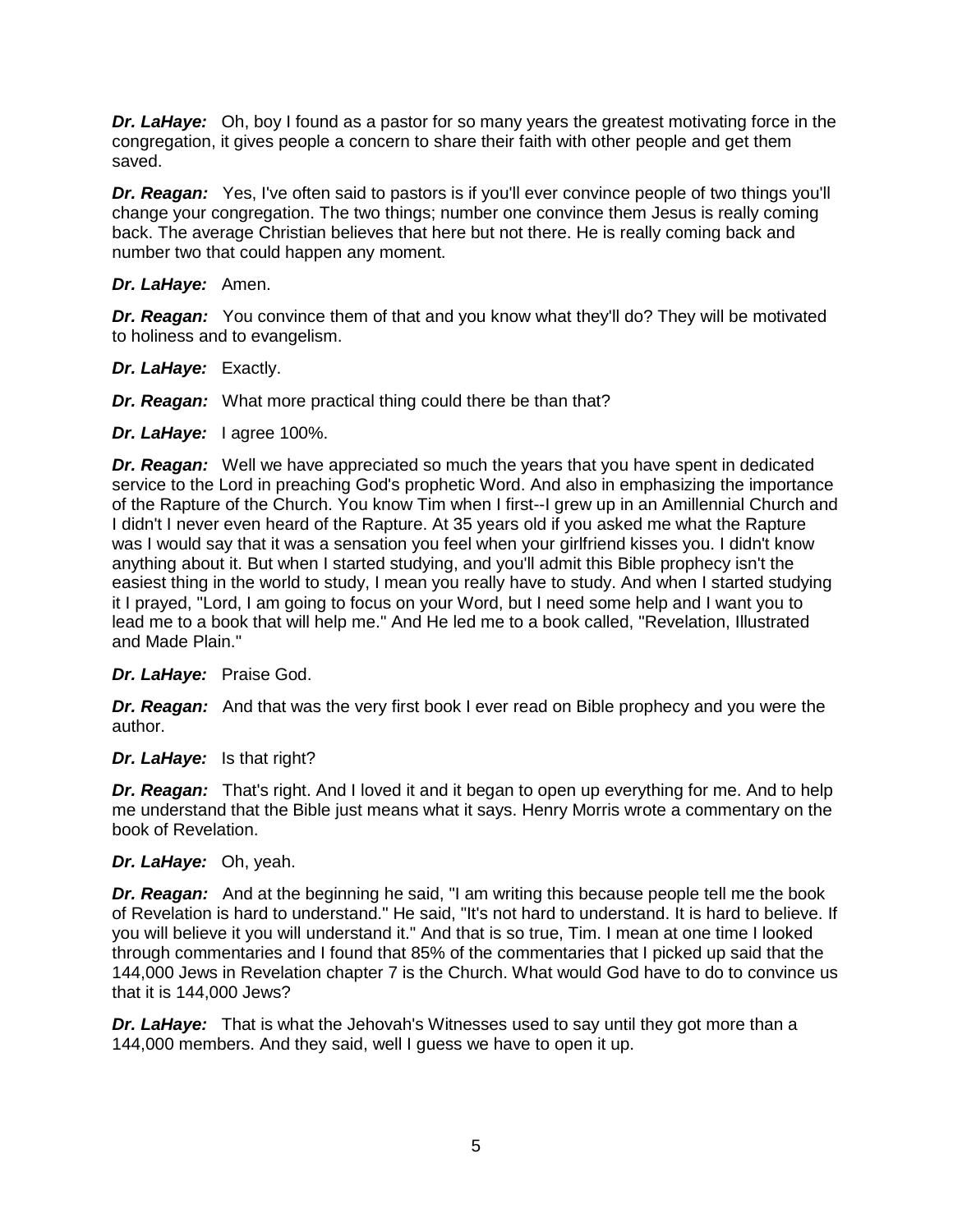*Dr. Reagan:* I just cannot tell you how much appreciate you. How much I appreciate the great teaching you've done over the years. How you've never wavered in teaching that the Word of God means what it says from beginning to end.

## *Dr. LaHaye:* Amen.

*Dr. Reagan:* And that's one of the problems we have in the Church. If you start spiritualizing the creation story you end up spiritualizing the end of the Bible as well. And as W.A. Criswell said, "Those are leopard theologians, they claim that only spots of the Bible are inspired and they know where those spots are."

**Dr. LaHaye:** You have enough bruises on your body from the liberals. And the thing that I've admired about you because I read that chapter in our book about how you were insulted and commanded not to teach the salvationism.

## *Dr. Reagan:* Yeah.

*Dr. LaHaye:* I've never heard that expression before because in my circle everybody taught it. But things have changed. And yet this denomination claimed to believe the Word of God. When the Word speaks we teach.

*Dr. Reagan:* Let me just mention one other burden on my heart and that is that I speak at Bible prophecy conferences all across America. And Tim sometimes those conferences have 800-1500 people there. I can count on one hand the number of people below the age of 60. What's wrong Tim? What's wrong? Because I guess it is ignoring it in the churches and they don't know anything about it so therefore they are not interested in going to a Prophecy Conference because I know if they came they would be interested.

*Dr. LaHaye:* Amen. Amen. And if they are right about Creation and right about the Pre-Trib Rapture they will be right about most of the doctrine.

- *Dr. Reagan:* There you go. Amen.
- *Dr. LaHaye:* Well we need to pray for our nation as we've never prayed for it before.
- *Dr. Reagan:* Amen. That is so true.
- *Dr. LaHaye:* Thank you and God bless you. And give my regards to your precious wife.
- *Dr. Reagan:* You do the same.
- *Dr. LaHaye:* Thank her for all the great work she has done over the years for America.
- *Dr. Reagan:* God Bless you.

#### **Part 2:**

*Dr. Reagan:* Welcome back to Christ in Prophecy. I hope you were blessed by that interview with Dr. LaHaye. He is a great man of God with a very humble spirit. You know folks, it's sort of mind-boggling to think that over 60 million copies of his Left Behind series of books have been sold worldwide. And that fact prompts me to share with you for a few minutes about the great publishing classics in the field of Bible Prophecy.

The first Bible prophecy book that ever became a national best-seller was this one by William Blackstone called "Jesus is Coming." The book was published for the first time in 1878, and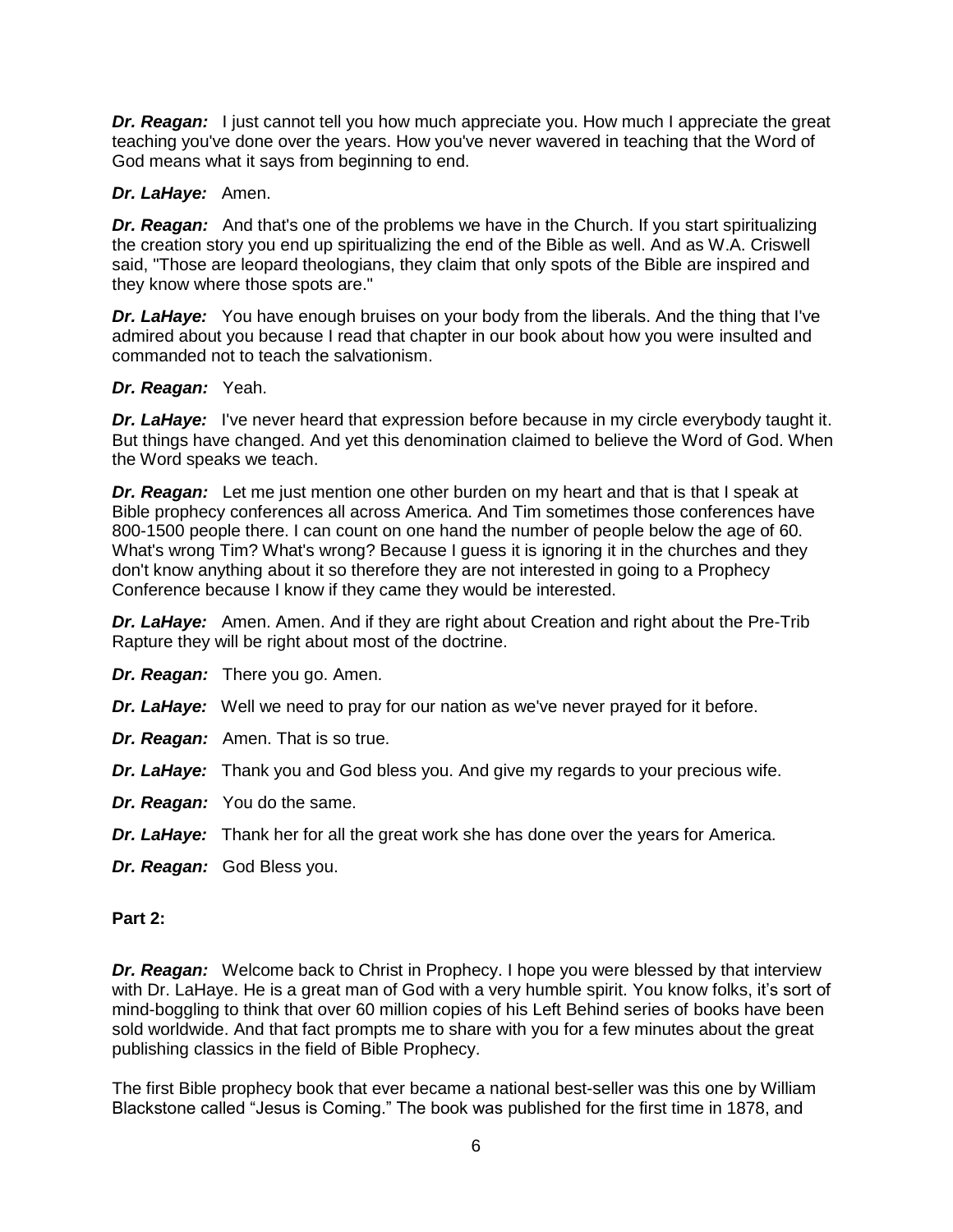over the next 50 years, it sold multiple millions of copies worldwide and was translated into 48 languages. It is still in print today, and we offer it through our ministry. Blackstone was a meticulous student of the Bible, and he does not present a single idea in this book that is not backed up by voluminous biblical citations. The book introduced many Americans for the first time to the Pre-millennial view of Bible prophecy and the Pre-Tribulation concept of the Rapture. But its most remarkable feature was the author's declaration that God would one day restore the Jewish people to their homeland. In a chapter titled "Israel is to be Restored," he declared that "surely nothing is more plainly stated in the Scriptures" as the promise of God to restore the Jews to their homeland in the end times, right before the return of the Messiah. Now I want you to keep in mind that he made this declaration at a time when the Jews were still scattered worldwide and there seemed to be no hope whatsoever that they would ever be regathered to Israel or Palestine, as it was called at that time. It was also 18 years before Theodore Herzl published his famous book, "The Jewish State," in 1896, in which he called for Jews worldwide to return to their homeland. But Blackstone believed God's Prophetic Word, and he showed clearly in his book that the Bible prophesied that in the end times, the Jewish people will be restored to their homeland.

The next Bible prophecy book to become a sensational best seller was one that was produced by a pastor of a church in Dallas, Texas in 1909. His name was Cyrus Scofield, and the book was called "The Scofield Study Bible." It consisted of the King James Version of the Bible with prophecy related study notes by Scofield that were scattered throughout the book. Like Blackstone's book, the Scofield Study Bible is still in print. It had sold 2 million copies and it sold that many by the end of World War II, and it continues to be a best-seller to this day. And like Blackstone, Scofield interpreted prophecy for its plain sense meaning, even when he did not understand it. For example, when commenting on Ezekiel 38 & 39 and its description of the end time War of Gog & Magog, Scofield said it was describing a Russian invasion of Israel although he could not explain it, since Russia was a Christian Orthodox nation at the time, and Israel did not even exist, nor did it seem possible that Israel ever would exist again. Basically, his attitude was "The Bible says it, and therefore I believe it, whether I understand it or not." I love that attitude.

Another classic Bible prophecy book was published in 1918, just nine years after Scofield's Study Bible. It was called "Dispensational Truth" by Clarence Larkin and it contained a series of remarkable and fascinating charts which presented the Premillennial, Pre-Tribulational view of the end times just like the books by Blackstone and Scofield. And just like those books, it has remained in print to this day and continues to be a best seller.

The next book to become a phenomenal best seller was one by Hal Lindsey called "The Late Great Planet Earth." Time Magazine has verified that this book was the best-selling book in America, with the exception of the Bible, for ten consecutive years, from 1970 to 1980. And like all the others, it remains in print to this day. What set this book apart, once again, was it plain sense interpretation of Bible prophecy. And like all the others I have mentioned, it presented a Pre-Millennial, Pre-Tribulational point of view. In that regard, when you consider the fact that all the best-selling Bible prophecy books in history have been Pre-Millennial and Pre-Tribulational, you get the distinct feeling that God has anointed the distribution of these books for a reason. And I think that reason is because these books contain the proper interpretation of what the Bible says about the end times namely, that before the Tribulation begins, Jesus is going to appear in the heavens for His Church and take them out of this world. Then, at the end of the Tribulation, Jesus is going to return to earth with His Church to reign over all the world from Jerusalem for 1,000 years during which time the earth will be flooded with peace, righteousness and justice.